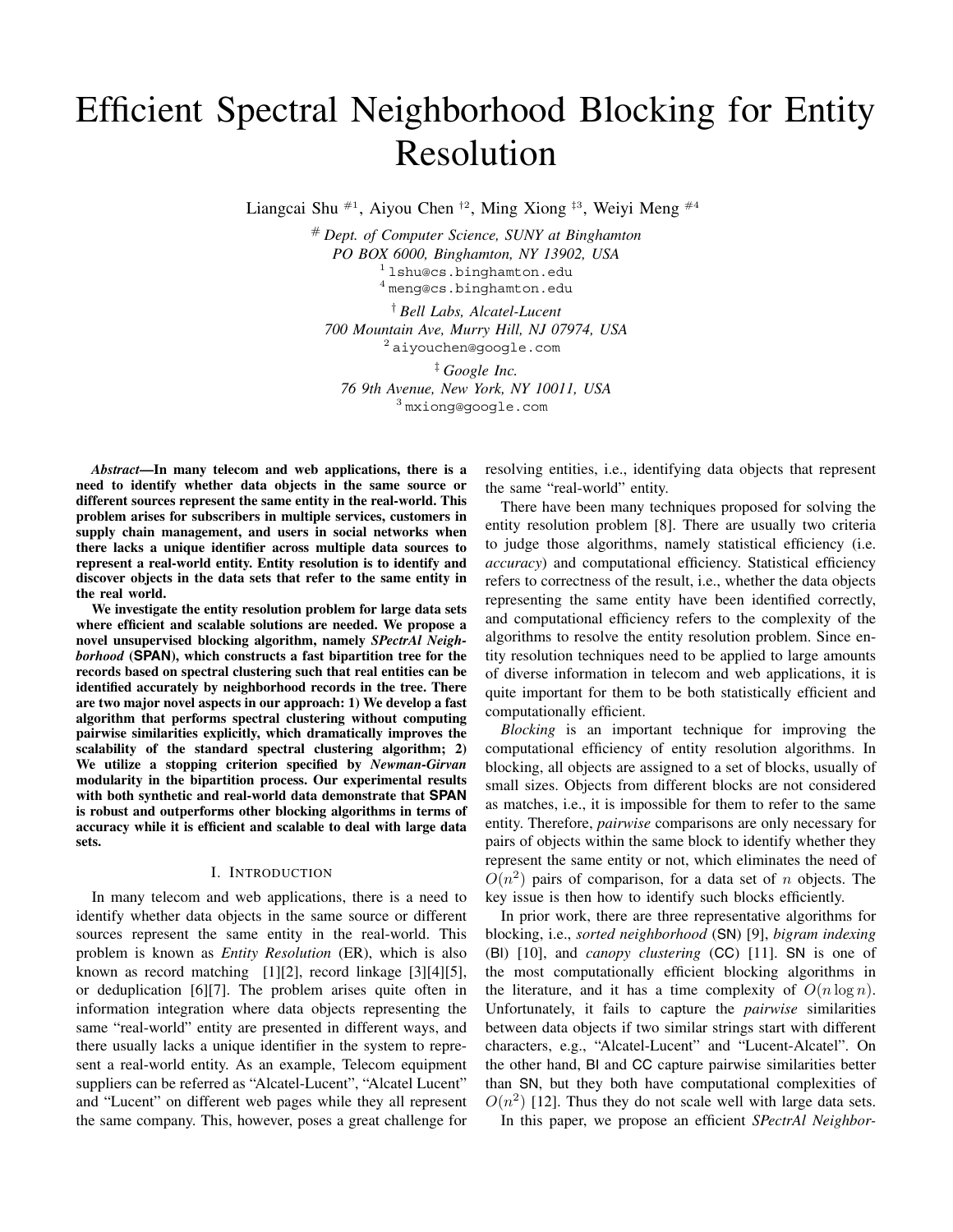*hood* (SPAN) algorithm for blocking in entity resolution. Our approach is based on *spectral clustering* [13], one of the most advanced clustering techniques in statistics and machine learning. SPAN significantly improves captured pairwise similarities on SN while empirically achieves the same time complexity, i.e., in  $O(n \log n)$  time. SPAN is *unsupervised*, i.e., there are no training data sets needed for our algorithm. Similar to the aforementioned blocking algorithms, SPAN is *unconstrained*, i.e., it does not require as input the number of blocks or other domain specific parameters. This makes it applicable in many real-world applications where the number of blocks is *unknown* beforehand.

Although the performance of *spectral clustering* has been well studied [13][14][15], existing spectral clustering algorithms, which are based on matrices of pairwise similarities, are very limited and cannot be applied in blocking as it is highly expensive (e.g., it can be  $O(n^2)$  in terms of both time and space complexity) to deal with large-scale data sets. A few fast algorithms [16][17] have been developed recently for performing spectral clustering, but they are all based on approximate solutions, either based on sampling  $(e.g. the Nyström method)$  or low rank matrix approximation. Low rank approximation does not apply here, because in the entity resolution problem, there can be as many as  $O(n)$  entities (clusters), and thus the rank of the similarity matrix can be as high as  $O(n)$ . Sampling on the other hand will introduce unavoidable errors depending on the tradeoff between performance degradation and computational gain. Fortunately, motivated by the sparse representation of records in the vector space model, we are able to design an efficient algorithm that performs *fast* bipartition spectral clustering (two clusters). Using this as a building block, we take the first step towards designing an efficient and scalable blocking algorithm to solve the entity resolution problem. Specifically, the SPAN algorithm takes a sparse qgram representation of records (i.e. the vector space model) based on *term frequency* and *inverse document frequency* (tf-idf) [18] as its input, and utilizes our *fast* bipartition spectral clustering algorithm to hierarchically bipartition the data points into clusters until it meets the stopping criterion specified by *Newman-Girvan* modularity [19]. The bipartition process constructs a binary tree, which can be used to examine the similarity of records in neighboring clusters for constructing blocks.

Our contributions include the following:

- <sup>∙</sup> We propose a novel blocking algorithm based on spectral clustering, namely SPAN. To the best of our knowledge, our algorithm is the first one that employs spectral clustering for blocking in large scale entity resolution problems. It has two novel features that differentiate itself from other existing techniques.
	- 1) We design a fast algorithm for bipartition spectral clustering, which is a building block for SPAN, and does not require the similarity matrix to be computed explicitly as the matrix may be too expensive to compute and store when the number of

data points is large. Our analysis demonstrate that SPAN is as efficient as  $O( Jn \log n )$  in terms of computational time complexity, where  $J$  is no more than the average string length of the records.

- 2) In the construction of the binary tree, SPAN hierarchically bipartitions the data points into clusters until it meets the stopping criterion specified by the *Newman-Girvan* modularity, which has been successfully used in social network analysis. To the best of our knowledge, our algorithm is the first to utilize Newman-Girvan modularity as the stopping criterion in the spectral clustering partition process.
- We study our algorithm and other blocking algorithms, namely SN, BI and CC, extensively in our experiments. We conduct experiments with both synthetic and realworld data sets from a telecom application. Our experimental results demonstrate that SPAN outperforms other blocking algorithms in accuracy for data sets where the amount of errors is from low to medium level, which is usually the case of real-world data sets. Our experimental results also demonstrate that the SPAN algorithm can be scaled to deal with large data sets.

The rest of the paper is organized as follows. Section II presents a preliminary of *spectral clustering* and *Newman-Girvan modularity*. Section III presents the details of our SPAN algorithm. Section IV presents our experimental results in detail. Section V discusses the related work, and Section VI concludes the paper.

# II. PRELIMINARY

In this section, we first introduce spectral clustering which will be used to derive our blocking algorithm. Then we describe the Newman-Girvan modularity as a stopping criterion for blocking.

# *A. Spectral clustering*

Given *n* points, let **A** be an  $n \times n$  symmetric matrix, where its  $(i, j)$ th entry measures the similarity between the *i*th and *i*th points. The goal of spectral clustering is to partition the  $n$  points into  $K$  disjoint clusters, and different spectral clustering methods formulate the partitions in different ways. We adopt the normalized cut (Ncut) formulation [13]. For  $V_1, V_2 \subset \{1, \dots, n\}$ , let  $w(V_1, V_2) = \sum_{i \in V_1, j \in V_2} A(i, j)$  be the total similarity between points in  $V_1$  and  $V_2$ . The Ncut criterion defines the partition with  $K = 2$  by the following optimization criterion (letting  $V = \{1, \dots, n\}$ ):

$$
Ncut(V_1, V_2) = \frac{w(V_1, V_2)}{w(V_1, V)} + \frac{w(V_1, V_2)}{w(V_2, V)},
$$

where  $V_1$  and  $V_2$  give a binary partition of the  $n$  points, i.e.  $V_1 \cap V_2$  is empty and  $V_1 \cup V_2 = \{1, \dots, n\}$ . The quantity  $Ncut(V_1, V_2)$  measures a normalized similarity between points in  $V_1$  and  $V_2$  and thus minimization of the quantity defines a meaningful partition.

The above optimization problem is NP hard [13]. Spectral clustering based on  $Ncut$  is derived as follows: 1) rewrite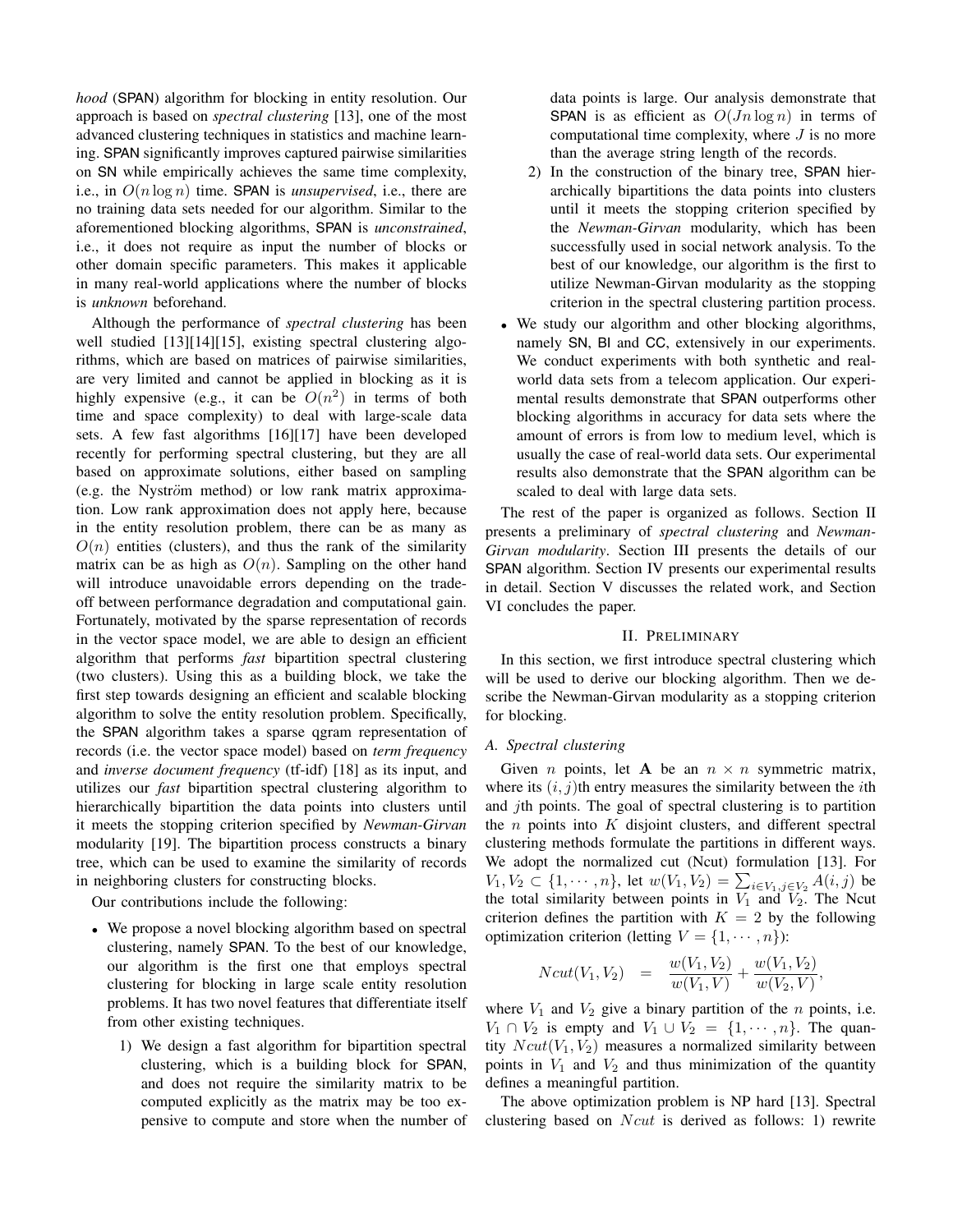| Record# | <b>Address</b>         |
|---------|------------------------|
|         | 600 MOUNTAIN AVENUE    |
| 2       | 700 MOUNTAIN AVE       |
| 3       | 600-700 MOUNTAIN AVE   |
|         | 100 DIAMOND HILL RD    |
| 5       | 100 DIAMOND HILL ROAD  |
| 6       | 123 SPRINGFIELD AVENUE |
|         | 123 SPRINFGIELD AVE    |

Fig. 1. Example records

 $Ncut(V_1, V_2)$  as a normalized quadratic form of an indicator vector assigning points to  $V_1$  and  $V_2$ , and 2) by replacing the indicators with real-values, solve an equivalent generalized eigenvector problem for the (normalized) graph Laplacian  $\mathcal L$ of **A** defined as follows:

$$
\mathcal{L}(\mathbf{A}) = \mathbf{I} - \mathbf{D}^{-1/2} \mathbf{A} \mathbf{D}^{-1/2}
$$
 (1)

where  $D = diag(A1)$  with **I** being the identity matrix and **1** being a column vector of 1's [20]. Eventually, spectral clustering defines a binary partition of the points based on the sign of the entries in the eigenvector that corresponds to the second smallest eigenvalue of  $\mathcal{L}(\mathbf{A})$ . We will simply use the term *second smallest eigenvector* to stand for this eigenvector later. Note that for  $x \in R^n$ 

$$
x^T \mathcal{L}(\mathbf{A}) x = \frac{1}{2} \sum_{i,j=1}^n \left( \frac{x_i}{\sqrt{\mathbf{D}(i,i)}} - \frac{x_j}{\sqrt{\mathbf{D}(j,j)}} \right)^2 \mathbf{A}(i,j),
$$

thus the second smallest eigenvector of  $\mathcal{L}(\mathbf{A})$  is the nontrivial minimizer of the above quadratic norm, since the smallest eigenvalue is always 0. This implies that records in the same cluster/entity that have large mutual similarities (i.e.  $A(i, j)$ ) and similar degrees (i.e.  $\mathbf{D}(i, i) \approx \mathbf{D}(i, i)$ ) are projected onto local neighborhood in the second smallest eigenvector. Therefore, spectral clustering preserves locality nicely. When  $K > 2$ , the above binary partition is implemented recursively to obtain  $K$  partitions. There have been different forms of spectral clustering, based on different ways of normalization. We use the above version, due to its nice statistical consistency property [15] and great success in applications [13].

**Example II.1:** To illustrate the idea of spectral clustering, we provide a simple example of 7 records (see Figure 1) with its similarity matrix **A** shown in Table I. The second smallest eigenvector of the Laplacian matrix  $\mathcal{L}(\mathbf{A})$  is (0.26, 0.24, 0.25, −0.61, −0.61, 0.20, 0.18). Since the fourth and fifth entries of the eigenvector are negative while others are positive, spectral clustering will partition the 7 records into two clusters as  $(1, 2, 3, 6, 7)$  and  $(4, 5)$ .

In this example, spectral clustering identifies the 4th and 5th records as one cluster, which belongs to one entity, and the remaining records (two entities) into the second cluster. It is interesting to note that spectral clustering does not cut

TABLE I A SIMILARITY MATRIX FOR 7 RECORDS (SEE FIGURE 1)

|                |       |       | 3     | 4     | 5     | 6     |       |
|----------------|-------|-------|-------|-------|-------|-------|-------|
|                |       | 0.423 | 0.56  | 0.004 | 0.004 | 0.24  | 0.013 |
| $\overline{c}$ | 0.423 |       | 0.466 | 0.005 | 0.004 | 0.013 | 0.043 |
| 3              | 0.56  | 0.466 |       | 0.004 | 0.003 | 0.01  | 0.035 |
| 4              | 0.004 | 0.005 | 0.004 |       | 0.71  | 0.008 | 0.009 |
| 5              | 0.004 | 0.004 | 0.003 | 0.71  |       | 0.008 | 0.008 |
| 6              | 0.24  | 0.013 | 0.01  | 0.008 | 0.008 |       | 0.513 |
|                | 0.013 | 0.043 | 0.035 | 0.009 | 0.008 | 0.513 |       |

the same entity into two clusters, which is consistent with the general locality preserving property of spectral clustering as mentioned in the above.

However, most spectral clustering algorithms are based on a precomputed similarity matrix **A**, which is typically not sparse for the entity resolution problem, and thus are very expensive in terms of both space and computational cost for large  $n$ . Recently a few approximate algorithms have been proposed to speed up the computation of spectral clustering, which applies only when data can be presented in some low dimensional space [17]. Unfortunately it is nontrivial to represent all  $n$ records in the same low dimensional space without significant information loss [21]. A few alternatives use sampling (e.g. the Nyström method) to reduce computational complexity which will introduce unavoidable errors [16][17]. In this paper, we contribute a fast and scalable blocking algorithm that makes use of spectral clustering in a novel way without the concern of dimension reduction or sampling.

Note that spectral clustering itself does not give a precise way to measure the quality of the two clusters, which is however, important for the blocking problem, since we need to determine whether the points in  $V_1$  and  $V_2$  need to be further partitioned. This is essentially a model selection problem, which is technically still open in the statistics literature. We address this problem based on the Newman-Girvan modularity which has been recently introduced in the literature of social networks.

## *B. Newman-Girvan modularity*

Clustering has a corresponding name "community detection" in the literature of social networks [19]. Given  $n$  nodes and links among the nodes, suppose that  $V_1$  and  $V_2$  give a binary partition of the nodes that defines two communities. Let  $A$  denote a symmetric matrix that represents the connectivity strength among the  $n$  nodes. The Newman-Girvan (NG) modularity is a quantity introduced by [19] for measuring the strength of the two communities, defined as follows:

$$
Q(V_1, V_2) = \sum_{k=1}^{2} \left( \frac{O_{kk}}{L} - \left( \frac{L_k}{L} \right)^2 \right), \quad (2)
$$

where  $O_{kk} = \sum_{i \in V_k, j \in V_k} A(i, j)$  is the total number of connections among nodes in  $V_k$ ,  $L_k = \sum_{i \in V_k} d_i$  for  $k = 1, 2$ , and  $L = \sum_{i=1}^n d_i$ , where  $d_i = \sum_{j=1}^n \mathcal{A}(i, j)$  denotes the degree of the *i*th node. Note that  $L^{-1}O_{kk}$  is simply the observed connectivity density among nodes in  $V_k$ , and  $(L^{-1}L_k)^2$  is the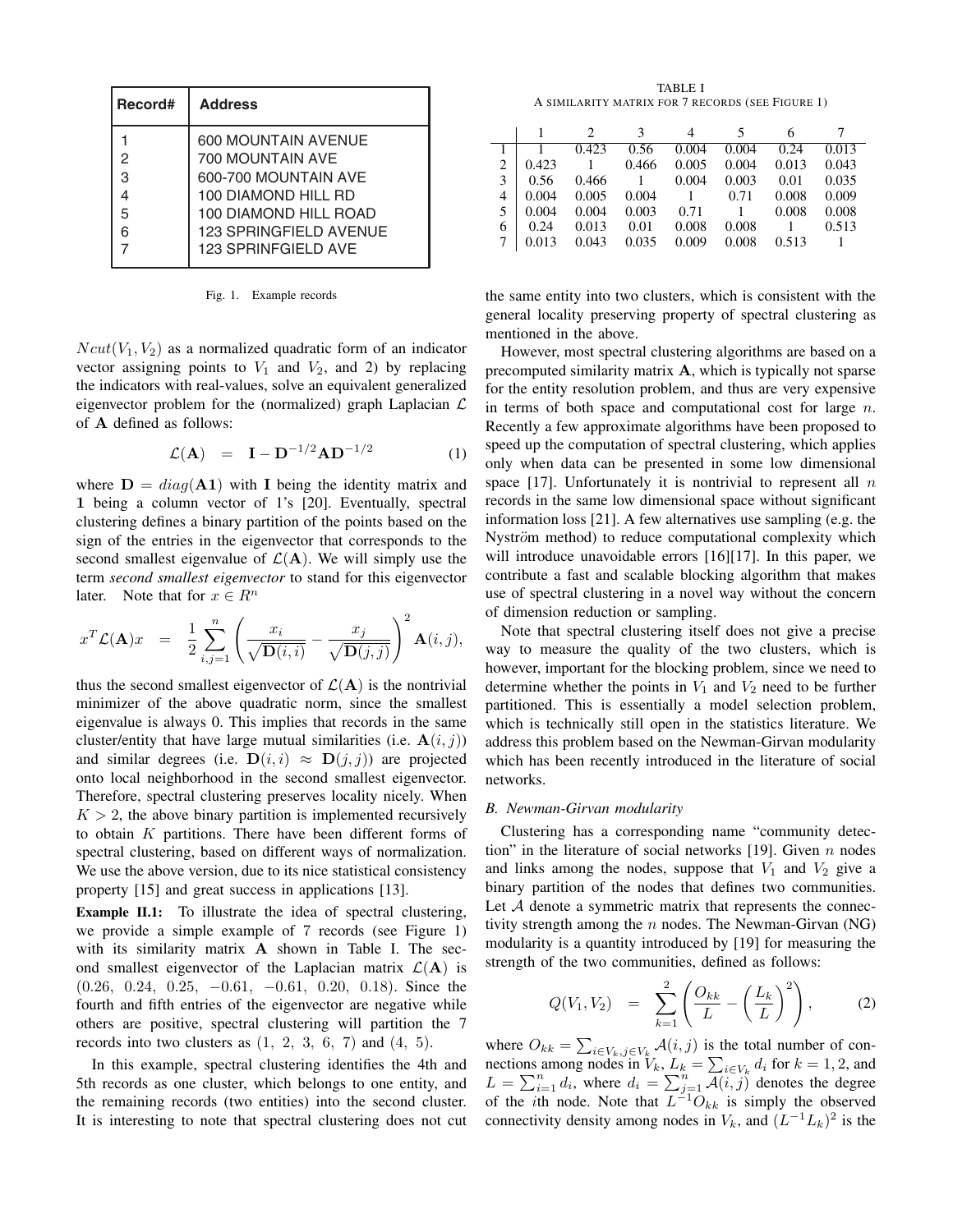expectation of the connectivity density when connections are randomly assigned to the  $\binom{n}{2}$  pairs of nodes given the node degrees. Therefore, the NG modularity has a nice physical interpretation:  $Q(V_1, V_2)$  measures how much the communities are stronger than the ones that are generated from randomly connected nodes. The larger  $Q(V_1, V_2)$  is, the stronger the communities are. One would naturally claim no evidence for  $V_1$  and  $V_2$  to be two communities if  $Q(V_1, V_2)=0$ , which corresponds to random connections. The NG modularity also has nice asymptotic properties such as statistical consistency [22]. We will adopt the concept of Newman-Girvan modularity as a stopping criterion for our blocking algorithm.

# III. SPECTRAL NEIGHBORHOOD BLOCKING

Below we present SPAN for solving the entity resolution problem. Our method is based on the vector space model [23], where we represent each record by a vector of *qgrams*. A qgram (or N-gram [18]) is a length  $q$  substring of the blocking attribute value. For example, if an attribute value is "LUCENT" and  $q = 3$ , the corresponding qgrams are "##L", "#LU", "LUC", "UCE", "CEN", "ENT", "NT\$" and "T\$\$", where '#' and '\$' are the beginning and ending padding characters [8], respectively.

We first define the similarity matrix for the records based on the vector space model, and then derive SPAN based on spectral clustering. The Newman-Girvan modularity introduced in Section II-B is used as the stopping criterion for blocking.

# *A. The vector space model*

Note that each record is a string and can be decomposed into multiple qgrams. Suppose that  $m$  is the total number of qgrams that appear in *n* records. Let  $B_1$  be an  $n \times m$  matrix, where  $\mathbf{B}_1(i, j)$  denotes how many times the *j*th qgram appears in the ith record. So  $B_1$  characterizes records by qgrams, which is the so-called vector space model. Below we define a recordrecord similarity based on this vector space model.

Given the record-qgram relation matrix  $B_1$ , let  $B_2$  be an  $n \times m$  matrix defined as follows: for  $1 \le i \le n, 1 \le j \le m$ ,

$$
\mathbf{B}_2(i,j) = \log(n/d_j)\mathbf{B}_1(i,j). \tag{3}
$$

Here  $d_j = \sum_{k=1}^n \delta[\mathbf{B}_1(k, j)]$  and function  $\delta(x)$  is defined as:  $\delta(x)$  is 1 if  $x \ge 1$  and 0 if  $x = 0$ , where x is a nonnegative integer. Note that  $d_i$  is called the document frequency and  $\mathbf{B}_2$ is also called the tf-idf weight matrix [23], which has been successfully applied in information retrieval for document representation. Here each record is taken as a document and each qgram as a word. The coefficient  $\log(n/d_i)$  downgrades the weight for the  $j$ th qgram if it appears very often in all records.

Now given the tf-idf weight matrix  $B_2$  for the records, we define the similarity matrix **A** for each pair of the records by the cosine correlation, that is, the similarity between the  $i$ th and *j*th records is:

$$
\mathbf{A}(i,j) = \frac{\sum_{k=1}^{m} \mathbf{B}_2(i,k) \mathbf{B}_2(j,k)}{\sqrt{\sum_{k=1}^{m} \mathbf{B}_2^2(i,k)} \sqrt{\sum_{k=1}^{m} \mathbf{B}_2^2(j,k)}}.
$$
 (4)

Obviously, the larger  $A(i, j)$  is, the closer the two records are. There have been many other ways to define similarity between two records. However, the above similarity metric defined from the vector space model not only captures the blocking structures accurately (demonstrated in our experiments later) but enables the development of an efficient approach for blocking.

Note that by defining  $\bf{B}$  from  $\bf{B}_2$  as

$$
\mathbf{B}(i,j) = e_i^{-1} \mathbf{B}_2(i,j), \tag{5}
$$

where  $e_i = \sqrt{\sum_{k=1}^{m} \mathbf{B}_2^2(i,k)}$  is the Euclidean norm of the *i*th row of  $\mathbf{B}_2$ , we can rewrite **A** as:

$$
\mathbf{A} = \mathbf{B} \mathbf{B}^T, \tag{6}
$$

where the superscript  $T$  denotes matrix transpose. We call **B** the *normalized record-qgram matrix*, which can be computed quickly as above given the records.

The basic idea of our blocking algorithm is to partition records into small clusters based on the record-record similarity matrix **A** that allows fast neighborhood search for candidate record pairs, with the goal that each such pair of records belong to the same entity. Given the similarity matrix **A**, there have been many methods available for clustering, and spectral clustering has been one of the successful ones. However, as mentioned earlier, spectral clustering cannot be implemented efficiently, since first, **A** is too expensive to compute and store for large  $n$ , and second, there is no simple way to represent all records in the same low dimensional space. This motivates us to develop a novel algorithm for fast and scalable blocking based on spectral clustering, where **A** is not computed explicitly, as described in the next subsections. **Remark.** One can also use words instead of qgrams for defining the record-record similarity. We prefer qgrams instead of words for two reasons: (1) qgrams capture more local information than words which is important when words are noisy; (2) the total number of qgrams can be much smaller than that of words for large scale data sets when  $q$  is small and thus are more convenient to manipulate. How to choose  $q$  is domain- or language-specific. Work in [24] showed that  $q = 4$ is a good choice for European languages. In our data sets, records or documents are relatively short, with the average length between 20 and 30 characters. In our experiments, we find that 3-grams give better performance. But 4-grams do not improve accuracy since noisy qgrams are introduced. Even worse, they increase dimensionality of data sets and degrade time performance. Thus in all simulation and experimental studies later, the results are reported with  $q = 3$ .

# *B. Sparsity analysis of matrices*

As showed in Figure 2, as the number of records increases, the number of non-zero entries of the record-qgram matrix is approximately proportional to the number of records, much smaller than that of the record-record matrix, which is quadratic to the number of records. That means the recordrecord similarity matrix **A** is expensive to obtain, with time complexity  $O(n^2)$ . In contrast, the record-qgram matrix  $\mathbf{B}_1$  is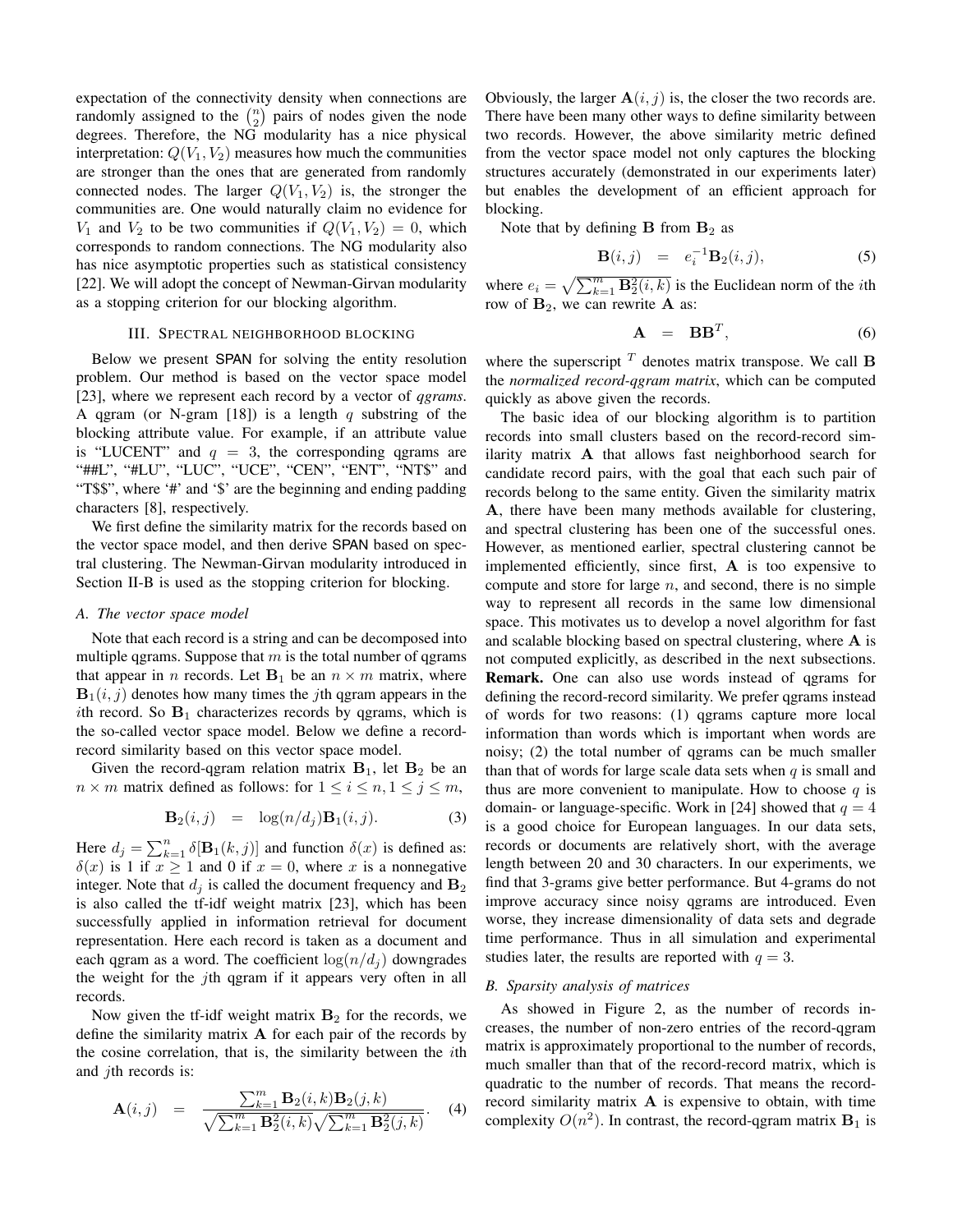

Fig. 2. Comparison of the numbers of non-zero entries in the record-record matrix and the record-qgram matrix.

sparse and cheap to obtain with time  $O(Jn)$ , where J is the average number of qgrams in a record. In our application, J is between 20 and 30, much smaller than  $n$ .

According to Eq. (3) and (5), matrix **B** can be efficiently computed since both computations in Eq. (3) and (5) can be done in time  $O(Jn)$ .

Sparse matrices exist in many applications of information retrieval and data mining. In our application, the sparsity property holds nicely because the average length of the records approximately remains stable as the number of records increases.

# *C. Fast bipartition spectral clustering*

Recall that bipartition spectral clustering reduces to computing the second smallest eigenvector of the Laplacian matrix  $\mathcal{L}(\mathbf{A})$  as defined in Eq. (1). The key of our fast algorithm is based on a mathematical equivalence as described in the theorem below.

*Theorem 1:* Given an  $n \times m$  normalized record-geram matrix **B**, let  $A = BB<sup>T</sup>$  be its corresponding record-record similarity matrix and let

$$
\mathbf{D} = diag(\mathbf{B}(\mathbf{B}^T \mathbf{1})),
$$

where  $diag(\cdot)$  transforms a vector into a diagonal matrix. Define a matrix **C** by

$$
\mathbf{C} = \mathbf{D}^{-1/2} \mathbf{B}.\tag{7}
$$

Then the second smallest eigenvector of **A**'s Laplacian matrix  $\mathcal{L}(\mathbf{A})$  is the second left singular vector corresponding to the second largest singular value of **C**.

*Proof:* The proof is in Appendix A.

Theorem 1 tells that for the bipartition spectral clustering introduced in Section II-A, we only need to compute the second left singular vector of **C**.

It is easy to see that **C** can be computed quickly due to the sparsity of **B**. Recall that the singular vectors of a matrix can be computed by the power method (orthogonal iteration)

```
struct TreeNode {
  TreeNode List: childrenlist;
  Record Set: block;
};
```
Fig. 3. Structure of TreeNode in Algorithm 1

(see Section 7.3 of [25] for details). Furthermore, according to Theorem 7.3.1 of [25], the complexity for computing the second maximum left singular vector of the sparse matrix **C** is  $O( J n \log(\frac{1}{\epsilon}) / \log(\frac{\lambda_2}{\lambda_3}))$ , where  $\lambda_2$  and  $\lambda_3$  are the second and third largest singular values of  $C$ ,  $\epsilon$  is a prespecified convergence criterion, and  $Jn$  is the number of non-zero entries of **C**. In practice,  $\frac{\lambda_2}{\lambda_3}$ , which indicates the strength of the bipartition, is typically bounded away from 1 [26][18]. In such cases, the computational complexity is simply  $O( J n)$ . Thus the bipartition spectral clustering based on our similarity matrix **A** can be performed quickly as follows:

- 1) compute the second maximum singular vector of **C** defined by (7), and
- 2) assign the  $n$  records to one of two subsets according to the signs of the corresponding entries in the singular vector.

We call this procedure *fast-bipartition* for simplicity.

# *D. Efficient bipartitioning process of SPAN*

The SPAN algorithm has two major steps: first, constructs a binary tree using the above *fast-bipartition* procedure recursively where the Newman-Girvan modularity is used as the stopping criterion, such that its leaf nodes give a nonoverlapping partition of the  $n$  records; second, performs neighborhood search on the tree to identify candidate record pairs as input of an entity resolution algorithm.

The bipartitioning process of SPAN algorithm is described in detail below.

Let **B** be the normalized record-qgram matrix for the  $n$ records, then the binary tree is constructed by starting with the root node that contains all  $n$  records and growing itself by recursively splitting each existing leaf node as follows:

- 1) Given a leaf node that contains a subset  $R_s$  of records in a data set, perform the above fast-bipartition procedure where the input is the submatrix that consists of the rows of **B** corresponding to  $R_s$ , and obtains a bipartition say  $R_{s1}$  and  $R_{s2}$ ;
- 2) Compute the Newman-Girvan modularity say  $Q(R_{s1}, R_{s2})$  for the above bipartition according to Section II-B;
- 3) If  $Q(R_{s1}, R_{s2}) > 0$ , split the node  $R_s$  into two leaf nodes  $R_{s1}$  and  $R_{s2}$  and grow the tree; otherwise, this node is a final leaf and it is not split.

For detailed algorithm, please see Algorithm 1. The node of the tree is defined as in Figure 3. Each leaf node of the tree contains a block of records. For inner nodes, field block is **null**.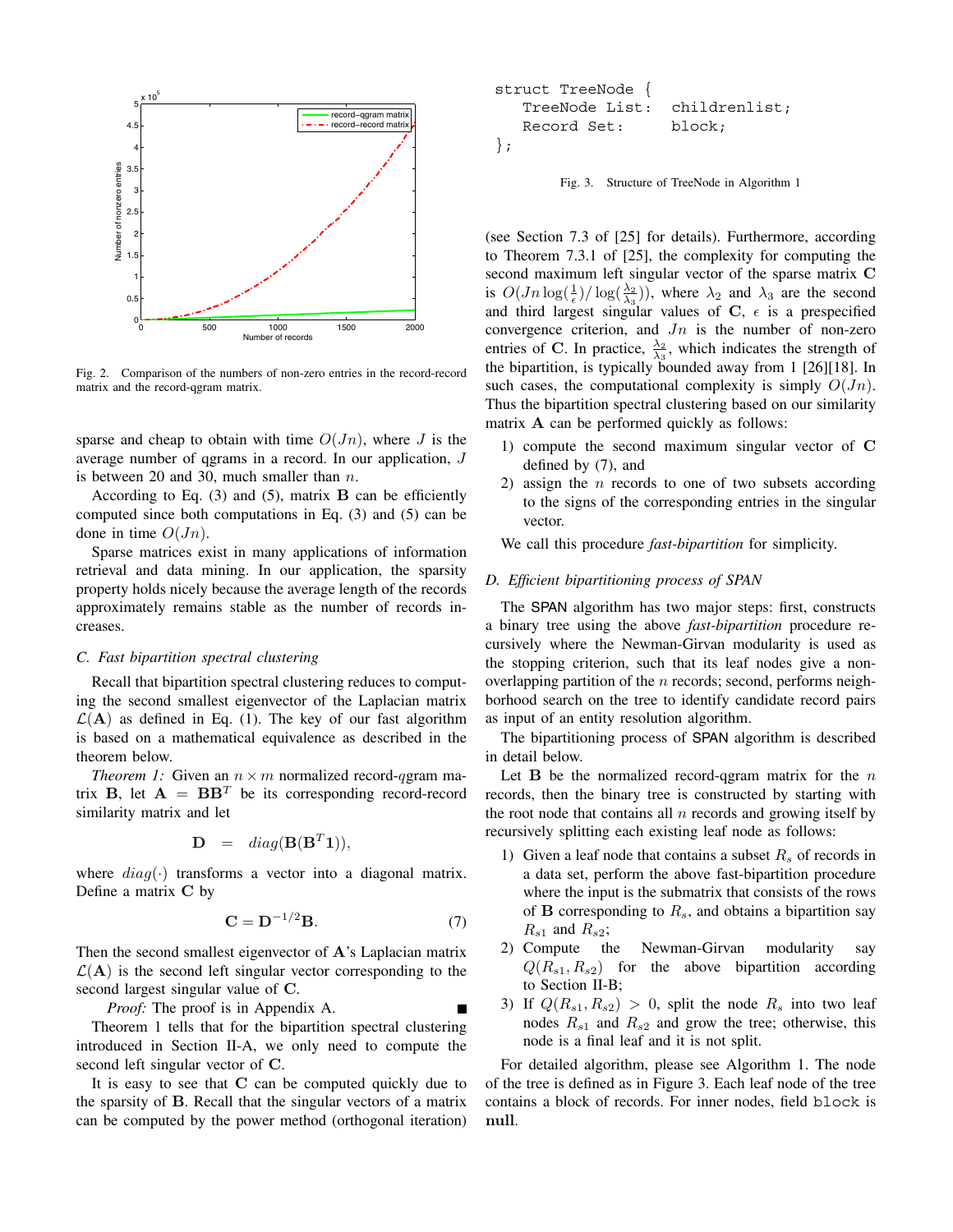# **Algorithm 1** Bipartitioning process of SPAN

# **Global**:

 $R$ : data set, as input.

- : attribute for blocking, as input.
- **B**: normalized record-qgram matrix of  $R$  w.r.t  $a$ .
- : set of blocks of records, as output.
- : root node of a bipartition tree, as output.
- **void** BLOCKING-BY-HIERARCHICAL-CLUSTERING() **Method**:
- 1: Generate matrix  $\bf{B}$  of data set  $R$  w.r.t attribute  $a$ .
- 2:  $S \leftarrow \phi$
- 3:  $T \leftarrow \text{null}$
- 4: RECURSIVE-BIPARTITION(R, null)
- void RECURSIVE-BIPARTITION( $R_s$ , par)

# **Input**:

 $R_s$ : subset of data set  $R_s$ .

par: parent of current node.

# **Method**:

- 1:  $cur \leftarrow \textbf{new TreeNode}()$  // current node
- 2: **if**  $par \neq$  **null then**
- 3: Add  $cur$  to  $par$ .childrenlist.
- 4: Get  $\mathbf{B}_s$  corresponding to data set  $R_s$ , where  $\mathbf{B}_s$  consists of some rows of matrix **B** and  $\mathbf{B}_s = \mathbf{B}$  if  $R_s = R$ .
- 5:  $\mathbf{D} \leftarrow \text{diag}(\mathbf{B}_s(\mathbf{B}_s^T \mathbf{1}))$  // get degree matrix of  $\mathbf{B}_s \mathbf{B}_s^T$
- 6: **C** ← **D**<sup>-1/2</sup>**B**<sub>s</sub>
- 7: Split  $R_s$  into  $R_{s1}$  and  $R_{s2}$  according to fast-bipartition procedure on  $C$ .
- 8: Compute Newman-Girvan modularity  $Q$  for this split.
- 9: **if**  $Q \leq 0$  **then**
- 10: // cancel this split and consider  $R_s$  as a block
- 11:  $cur.\text{block} \leftarrow R_s$
- 12:  $S \leftarrow S \cup \{R_s\}$  // add  $\{R_s\}$  to set of blocks 13: **else**
- 14: // validate this split and continue splitting
- 15: RECURSIVE-BIPARTITION( $R_{s1}$ , cur)
- 16: RECURSIVE-BIPARTITION( $R_{s2}$ , cur)
- 17: **if**  $par = null$  **then**
- 18:  $T \leftarrow cur$  //  $cur$  is root node and  $R_s = R$

The bipartition tree construction falls into the general framework of divisive hierarchical clustering.

Note that in item 1) one may also use a locally normalized matrix based on just the subset of the records, instead of a submatrix of the global normalized matrix **B**.

Below we illustrate our SPAN algorithm with records in Example II.1 in details.

**Example III.1:** First each record is decomposed into qgrams with  $q = 3$ , which results in 72 qgrams in total. For example, the second record "700 MOUNTAIN AVE" is decomposed into qgrams as follows: "##7", "#70", "700", "00.", "0. M", " MO", "MOU", "OUN", "UNT", "NTA", "TAI", "AIN", "IN ", "N A", " AV", "AVE", "VE\$" and "E\$\$". And then the  $7 \times 72$  record-qgram matrix with tf-idf entries is computed and normalized by rows to obtain the sparse matrix **B**. Note



Fig. 4. Bipartition tree in Example III.1

that the similarity matrix  $\mathbf{A} = \mathbf{B} \mathbf{B}^T$  shown in Table I was only for the purpose of demonstration and is not needed by SPAN. Now we describe how the binary tree is built as below.

To build the first level of the tree, i.e. to bipartition all seven records at the root node, compute matrix **C** from **B** and the second left singular vector of **C**, from which the signs of the entries lead to the bipartition  $(1, 2, 3, 6, 7)$  and  $(4, 5)$ , as in Example II.1. The NG modularity is computed as 0.3, which is positive and thus the tree grows at this node.

Now it is necessary to check each of the two new nodes. To bipartition  $(1, 2, 3, 6, 7)$ , compute  $C(5 \times 72)$  based on the submatrix of  $\bf{B}$  which consists of the rows of  $(1, 2, 3, 6, 7)$ and its second left singular vector. This gives a bipartition  $(1, 2, 3)$  and  $(6, 7)$ , and the corresponding NG modularity is computed to be 0.2654, which is positive and thus the tree grows to level 3 at this node. However, for bipartition of the node  $(4, 5)$  to  $(4)$  and  $(5)$ , since the NG modularity is computed to be -0.5, which is negative, this bipartition is invalid and the tree does not grow at the node (4, 5).

Similarly, the third level nodes of the tree, i.e. (1, 2, 3) and (6, 7) are checked. Neither of the nodes can be further bipartitioned because the NG modularities for both of them are negative. So the tree does not grow further. The final bipartition tree and the complete bipartition process are depicted in Figure 4.

# *E. Neighborhood search of SPAN*

After the bipartition tree is generated, we search for the neighborhood in order to generate candidate record pairs that are input of an entity resolution algorithm (e.g. [27][28][6][29][30][4][31][32][33]) for accurate matching which generally considers all the attribute values of records and is assumed to be costly. We do not address the entity resolution algorithm as it is beyond the scope of this paper.

We define  $distance$  as  $1 - similarity$ . We know each leaf node of the tree represents a cluster of records. Let  $T_{inter}$  and  $T_{intra}$  (both in [0, 1]) denote two pairwise-distance thresholds where the subscripts *inter* and *intra* stand for inter- and intraclusters, respectively. First the bipartition tree is generated according to Section III-D. Then the candidate record pairs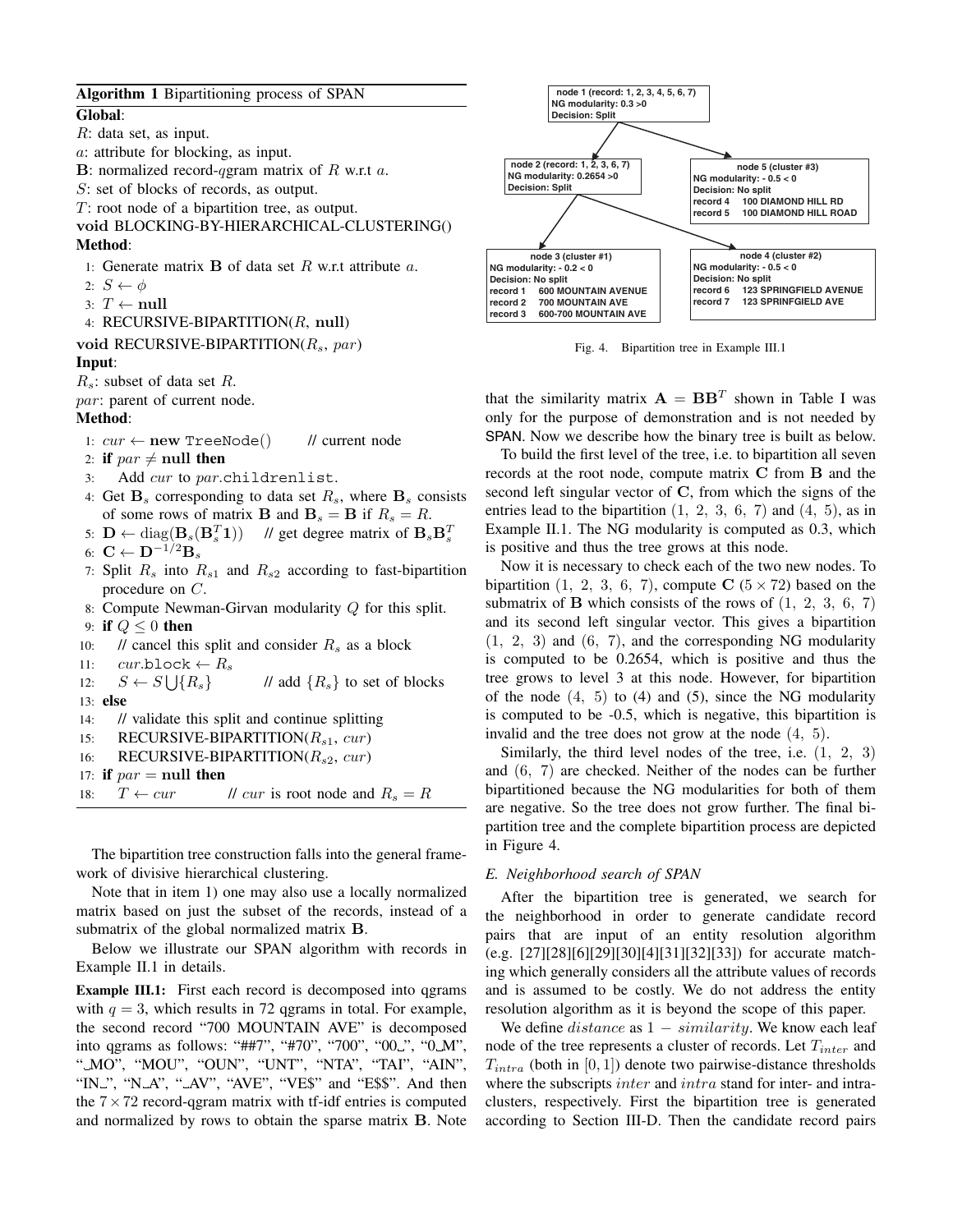

Fig. 5. The computation time of truncated SVD of matrix **C** for bipartitioning. It is bounded by  $O(Jn)$  where *n* is the number of records, and  $J = 24$ is the average number of qgrams in a record. The computation time is also approximately proportional to the number of non-zero entries of matrix **C**.

are generated as follows: (1) for each record pair  $(R_i, R_j)$  in a cluster, if the distance between  $R_i$  and  $R_j$  is less than  $T_{intra}$ , then this pair is a candidate record pair; and (2) for each record pair  $(R_i, R_j)$  where  $R_i$  and  $R_j$  are from two neighboring leaf nodes, if the distance is less than  $T_{inter}$ , then this record pair is a candidate record pair.

We regard two leaf nodes as neighbors if they are close to each other in the tree, i.e. the path length in terms of the number of edges between them on the tree is small. In our experiments, we take the path length 4 as the threshold to define the neighbors.

It is important to point out that the total number of such pairwise examinations is  $O(n)$  as the size of a neighborhood is bounded. Therefore, to examine those pairs, one can in fact afford an even finer similarity metric than the tf-idf metric used in the fast construction of the bipartition tree. In our experiments, we simply use the same similarity metric for the pairwise examinations, and the results are reported in Section IV.

We expect that the performance is robust to the choices of  $T_{inter}$  and that the best performance is achieved when  $T_{inter}$ is close to 0 and  $T_{intra}$  is close to 1, where the extreme case reduces to simply claiming only records in the same leaf as neighbors. The intuition is that two records in the same leaf are either very similar or brought together through a third record, which is similar to both records. The latter case is called *transitivity*, a nice property preserved by the nature of spectral clustering. These are also verified by our experiments.

# *F. Time complexity analysis*

# *1) Pre-bipartitioning time*

Given *n* records, let *J* be the average number of qgrams in a record. We can obtain matrix **B** in time  $O(Jn)$  as mentioned in Section III-B. It is easy to confirm that matrix **C** can be obtained in time  $O(Jn)$  according to Eq. (7). *2) One bipartitioning time*

*a) Truncated SVD computation:* We use truncated Singular Value Decomposition (SVD) for bipartitioning, in which only the first two singular values and singular vectors need to be computed. This is much more efficient than the full SVD. Its computational time is proportional to the number of non-zero entries in the matrix. The truncated SVD is done on matrix  $C$ . Since  $C$  is a sparse matrix with  $Jn$  non-zero entries, the time for truncated SVD is approximately  $O(Jn)$ as mentioned in Section III-C, see Figure 5 for some empirical evidence.

*b) NG modularity computation:* Note that the NG modularity formula  $(2)$  is based on matrix  $A$ , which represents connectivity among the  $n$  nodes and diagonal elements are  $0$ . However, in our similarity matirx **A**, all diagonal elements are 1. Therefore it is necessary to deduct diagonal 1's while applying the NG modularity to **A**. And by Eq. (6) we have

$$
L = \sum_{i=1}^{n} \sum_{j=1}^{n} \mathbf{A}(i, j) - n = \mathbf{1}^{T} \mathbf{A} \mathbf{1} - n
$$

$$
= (\mathbf{B}^{T} \mathbf{1})^{T} (\mathbf{B}^{T} \mathbf{1}) - n,
$$

which can be computed quickly due to the sparsity of **B**. Similarly  $O_{kk}$  and  $L_k$  defined in (2) are computed by deducting diagonal 1's and can also be computed quickly. Thus the NG modularity for a bipartition of  $n$  records can be computed directly based on **B** with complexity  $O(Jn)$ .

# *3) Total bipartitioning time*

After bipartition, there would be on average  $O(\log n)$  levels in the bipartition tree.

Furthermore, as discussed earlier, one *fast-bipartition* procedure takes time  $O(Jn)$ . Then we can derive bipartitioning for nodes in each level with complexity  $O(Jn)$ . Therefore, the average time complexity of our SPAN algorithm is  $O( J n \log n)$ . *4) Time for neighborhood search*

In SPAN, besides generating a binary tree in  $O( J n \log n)$ , the additional time of pairwise comparison within cluster and between clusters is  $O(ms^2)$  where *s* is the maximum size of clusters, and  $m$  is the number of clusters. In practice, the maximum number of each cluster's neighboring clusters is fixed, typically small. Thus the time for neighborhood search is no more than  $O(n)$ . Therefore the total average time for SPAN is dominated by the binary tree construction.

Overall, the time complexity of SPAN can be written as  $O( Jn \log n)$ , which is much faster than the state of the art blocking algorithms such as canopy clustering [11] and bigram indexing [10][34].

# IV. EXPERIMENTS

To study the performance of SPAN, we use three popular measures: precision, recall and F1-measure, where *precision* is defined as the proportion of correctly identified record pairs, i.e., two records matching the same entity, to candidate pairs returned by a blocking algorithm, *recall* is the proportion of correctly identified record pairs to the correct record pairs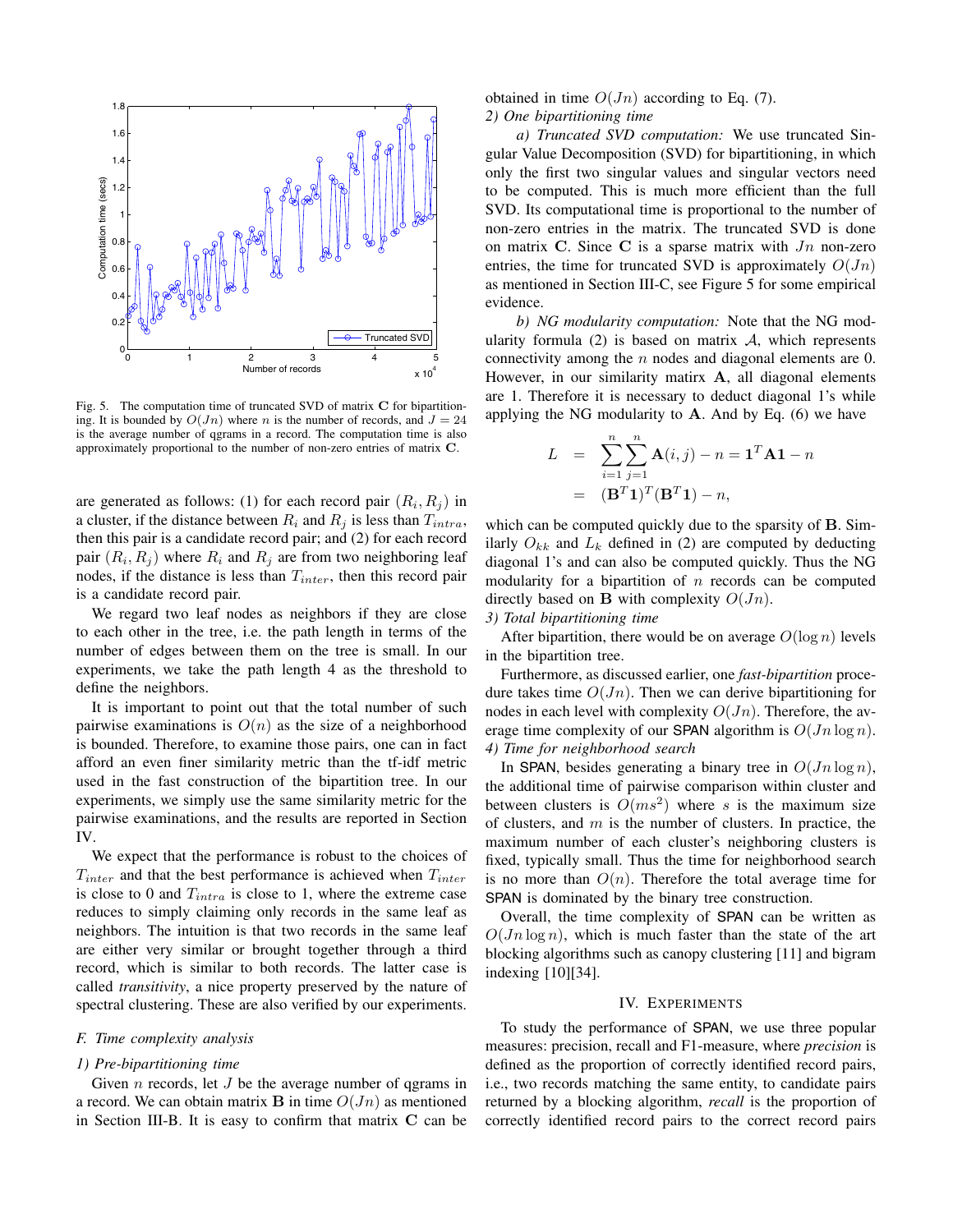| Datasets             | <b>SPAN</b> |        | CC    |         | BI     |       |         | <b>SN</b> |       |         |        |       |
|----------------------|-------------|--------|-------|---------|--------|-------|---------|-----------|-------|---------|--------|-------|
|                      | precis.     | recall | F1    | precis. | recall | F1    | precis. | recall    | F1    | precis. | recall | F1    |
| H1-500               | 0.763       | 0.517  | 0.617 | 0.611   | 0.679  | 0.643 | 0.577   | 0.340     | 0.428 | 0.226   | 0.264  | 0.243 |
| $H2-500$             | 0.888       | 0.621  | 0.731 | 0.900   | 0.698  | 0.786 | 0.889   | 0.485     | 0.628 | 0.423   | 0.426  | 0.425 |
| M1-500               | 0.980       | 0.769  | 0.862 | 0.756   | 0.808  | 0.781 | 0.722   | 0.695     | 0.708 | 0.508   | 0.573  | 0.539 |
| M2-500               | 0.987       | 0.948  | 0.967 | 1.000   | 0.860  | 0.925 | 1.000   | 0.614     | 0.761 | 0.637   | 0.650  | 0.643 |
| $L1-500$             | 0.999       | 0.952  | 0.975 | 0.988   | 0.961  | 0.974 | 0.862   | 0.864     | 0.863 | 0.570   | 0.680  | 0.620 |
| $L2-500$             | 1.000       | 0.956  | 0.977 | 0.973   | 0.955  | 0.964 | 0.930   | 0.619     | 0.743 | 0.660   | 0.679  | 0.669 |
| H1-1500              | 0.598       | 0.355  | 0.446 | 0.615   | 0.506  | 0.555 | 0.299   | 0.347     | 0.322 | 0.189   | 0.192  | 0.190 |
| H <sub>2</sub> -1500 | 0.908       | 0.531  | 0.670 | 0.628   | 0.716  | 0.669 | 0.577   | 0.478     | 0.523 | 0.382   | 0.385  | 0.384 |
| M1-1500              | 0.936       | 0.671  | 0.781 | 1.000   | 0.560  | 0.718 | 0.611   | 0.518     | 0.560 | 0.497   | 0.538  | 0.516 |
| M2-1500              | 0.971       | 0.911  | 0.940 | 0.958   | 0.842  | 0.896 | 0.814   | 0.626     | 0.708 | 0.634   | 0.617  | 0.625 |
| $L1-1500$            | 0.987       | 0.882  | 0.931 | 0.882   | 0.912  | 0.896 | 0.787   | 0.659     | 0.717 | 0.574   | 0.607  | 0.590 |
| $L2 - 1500$          | 0.998       | 0.939  | 0.968 | 0.959   | 0.913  | 0.936 | 0.819   | 0.693     | 0.750 | 0.647   | 0.666  | 0.657 |
| H <sub>1</sub> -5000 | 0.352       | 0.168  | 0.227 | 0.556   | 0.297  | 0.387 | 0.302   | 0.197     | 0.238 | 0.155   | 0.154  | 0.154 |
| H <sub>2</sub> -5000 | 0.872       | 0.409  | 0.557 | 0.902   | 0.319  | 0.472 | 0.496   | 0.354     | 0.413 | 0.356   | 0.352  | 0.354 |
| M1-5000              | 0.907       | 0.643  | 0.753 | 0.970   | 0.546  | 0.699 | 0.666   | 0.383     | 0.486 | 0.480   | 0.496  | 0.488 |
| M2-5000              | 0.956       | 0.887  | 0.920 | 0.938   | 0.843  | 0.888 | 0.572   | 0.574     | 0.573 | 0.620   | 0.610  | 0.615 |
| L1-5000              | 0.986       | 0.764  | 0.861 | 0.962   | 0.797  | 0.872 | 0.645   | 0.515     | 0.573 | 0.568   | 0.589  | 0.578 |
| L <sub>2</sub> -5000 | 0.989       | 0.908  | 0.947 | 0.923   | 0.921  | 0.922 | 0.754   | 0.560     | 0.643 | 0.648   | 0.651  | 0.650 |

TABLE II ACCURACY COMPARISON OF BLOCKING ALGORITHMS



Fig. 6. Insensitivity of SPAN to parameter selection.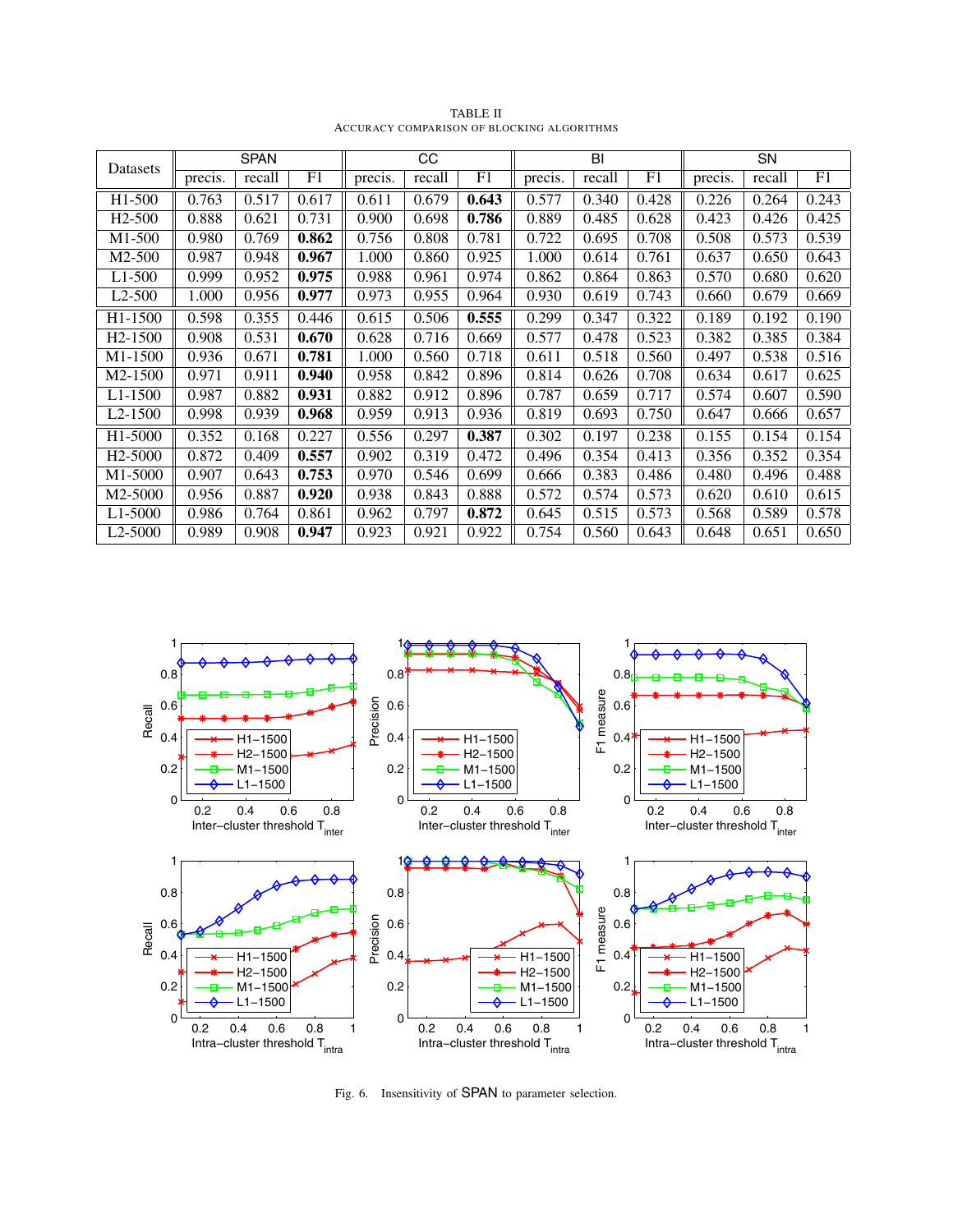

Fig. 7. Sensitivity of  $CC$  to parameter  $(T_1)$  selection.

based on the ground-truth entities, and *F1-measure* is the harmonic average of precision and recall:  $2/(1/\text{precision} +$ 1/recall).

We compare SPAN with three representative blocking algorithms in the literature: *Sorted Neighborhood* (SN), *Canopy Clustering* (CC) and *Bigram Indexing* (BI). Our experiments use both published synthetic data and real data sets. Our results demonstrate that 1) SPAN is fast and scalable to large scale data sets with average time complexity  $O( Jn \log n)$ , while CC and BI are not; 2) SPAN outperforms the other three algorithms in cases when data have low or medium noise, which is often the case of real-world applications; and 3) SPAN is much more robust than both CC and bigram indexing in the sense that its performance is very robust to the tuning parameters, while the performance of CC and BI highly depend on a fine choice of the tuning parameters, which requires lots of labeled data and thus is often not possible with data sets in real-world applications.

We first describe the implementation details of SPAN, as well as the data sets and then report the accuracy and efficiency of SPAN, in comparison with BI, SN and CC. In our experiments, company names are used as the blocking attribute.

## *A. Data sets*

Below is a description of two types of datasets used in our experiments. The labeled data is necessary so that we can compare the *accuracy* (i.e., quality of resulting blocks) of different algorithms.

*1) Labeled data:* The labeled data, in which the real entities are known for records, are synthesized data obtained from the University of Toronto [33]. In these data sets,  $J$ , the average number of qgrams in a record, is between 20 and 30. We select six medium-sized data sets: two high-noise data sets (H1 and H2), two medium-noise data sets (M1 and M2), and two low-noise data sets (L1 and L2). Each of them includes about 5000 records, and each record has the same attribute company name. For each of the six data sets, we also take the first 500 and 1500 records to form new data sets. In total, we get 18 data sets, named as H1-500, H1-1500, H1-5000, and so on.

*2) Unlabeled data:* We have a large real corporate dataset which is unlabeled, called A500k, with about 500,000 records, which will be used only for time complexity investigation. We again use company names as the blocking attribute, which has an average string length 24 and then  $J$  is about 26.

In addition, we use a publicly accessible large data set from Netflix [35], which is a large sparse matrix with 500,000 users as rows and 17,770 movies as columns, on average 200 movies per user, i.e., the average number of features in a record is  $J = 200$ . Here the sparse matrix  $B_1$  indicates which movies each user has rated.

# *B. Performance comparison*

In BI  $[12][10]$ , if two records share c bigrams, they are assigned to the same block and each record can be assigned to multiple blocks, where  $c = t * b$ , b is the average number of bigrams in the records and  $t \in (0, 1]$  is a tuning parameter. CC has two parameters  $[11]$  - loose threshold  $T_1$  and tight threshold  $T_2$  with  $0 < T_2 < T_1 < 1$ . Briefly in CC, by starting from the list of  $n$  records, the algorithm randomly picks a record as a center, includes records with distance within  $T_1$ as a canopy, and removes records with distance within  $T_2$ from the list, which is repeated until the list is empty. In CC, canopies can overlap. We run SPAN, BI, SN and CC on all 18 labeled data sets in our experiments.

*1) Accuracy:* The accuracy comparisons in terms of precision, recall and F1 measures are given in Table II, which lists the best performance of each algorithm on the data sets. For SPAN in Table II, threshold  $T_{intra}$  is 0.9 for all data sets, and threshold  $T_{inter}$  is set as follows: 0.8 for high-noise data sets H1 and H2, 0.5 for medium-noise data sets M1 and M2, and 0.3 for low-noise data sets L1 and L2. Table II demonstrates that CC and SPAN significantly outperform SN and BI. For example, consider the data set M1-5000, the *F1-measure*s of SPAN, CC, BI and SN are 0.753, 0.699, 0.486 and 0.488, respectively. SPAN is the best among all algorithms, and it is more than 50% better than BI and SN. Note that BI gives equal weight to each bigram, thus it suffers from the large number of common bigrams derived from stopping words (e.g. 'co' and 'om' from 'com') that appear frequently in the data. On the other hand, both SPAN and CC use tf-idf weights, which give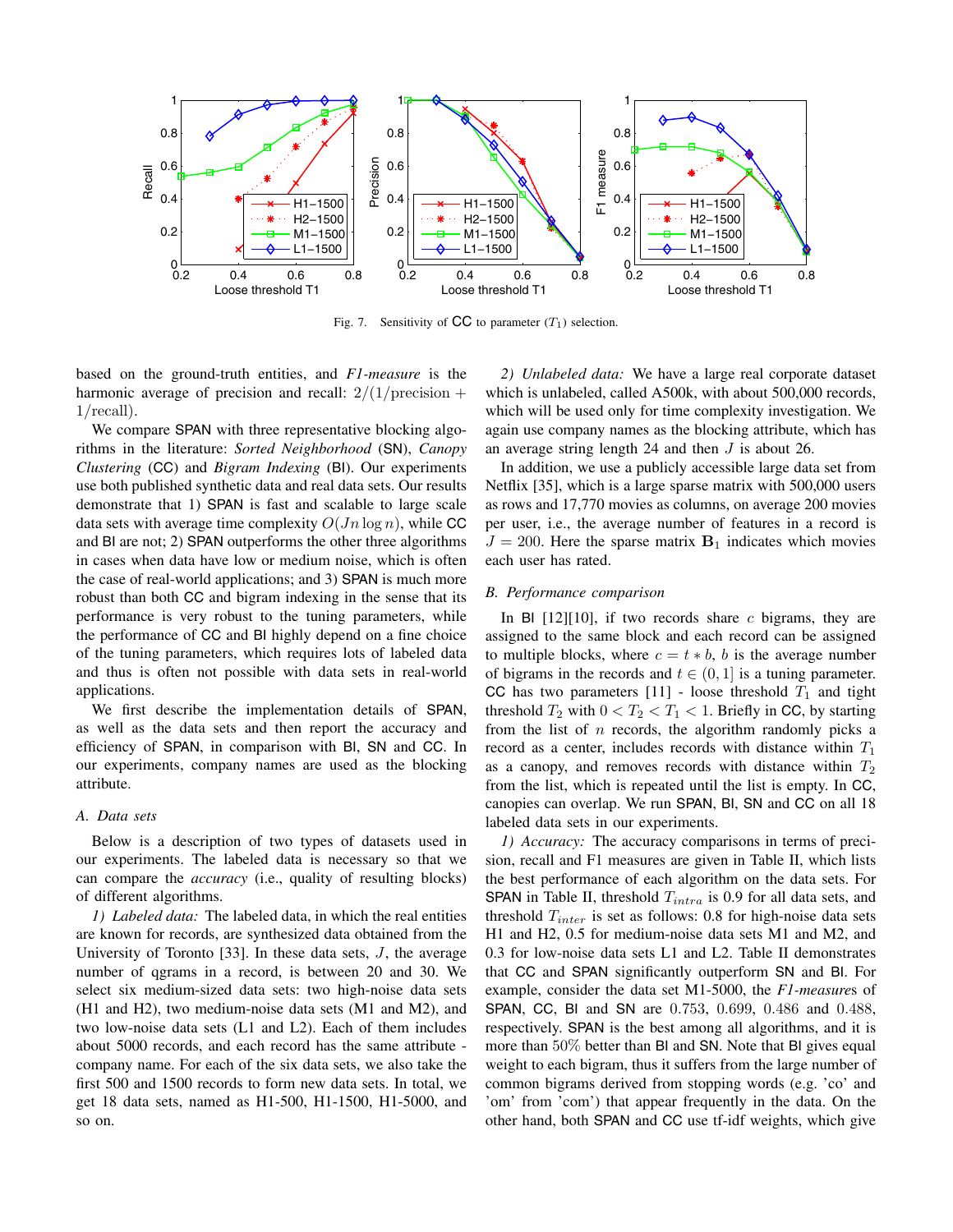TABLE III TIME COST (SECONDS) OF SPAN AND CC ON DATA SET A500K.

| No. of records | <b>SPAN</b> | CС      |
|----------------|-------------|---------|
| 500            | 10.58       | 11.37   |
| 5000           | 34.02       | 278.31  |
| 10000          | 50.11       | 3095.76 |
| 50000          | 259.57      | ×       |
| 100000         | 811.65      | *       |
| 500000         | 3485.21     | *       |

different weights to frequently occurred substrings and less frequent ones. Finally, SN has the major drawback of relying on the key selected for sorting data records. Thus only keys of good quality cause similar records to be close to each other, which is not necessarily the case in our experiments.

Table II also shows that, overall, SPAN outperforms CC almost uniformly on medium- and low-noise data sets.

In the presence of high-noise data sets, there is no clear cut whether CC or SPAN outperforms the other. For example, Table II presents F1 results for H1-5000 and H2-5000 data sets, which are opposite. It is unclear to us why sometimes CC may outperform SPAN, while SPAN may outperform CC at other times. We plan to investigate this in our future work.

We expect that SPAN in general outperforms CC in realworld applications, as spectral clustering is capable to capture not only the pairwise similarity of the records, but also the connection between records through transitivity, whereas canopy clustering captures only pairwise similarity.

*2) Robustness:* We next investigate the robustness of SPAN and CC, in terms of the choice of the tuning parameters. In SPAN, there are two parameters - inter-cluster threshold  $T_{inter}$ and intra-cluster threshold  $T_{intra}$ . Figure 6 shows the changes of recall, precision and F1 measures for SPAN on four data sets as one parameter changes while the other is fixed. The best value for  $T_{intra}$  is around 0.9, while the best value for  $T_{inter}$ depends on data - it is higher for high-noise data than for lownoise data, i.e., we need higher dissimilarity for high-noise data when matching two records, which is reasonable. Figure 7 shows the similar tests for CC. However, the precision, recall and F1 measure vary dramatically for CC, almost from 0 to 1 as the loose threshold  $T_1$  varies in [0, 1], although they vary not that much as the tight threshold  $T_2$  varies. Therefore, CC is quite sensitive to the tuning parameter  $T_1$ , whose value is difficult to decide in practice. Meanwhile, the performance of SPAN does not change so much as the tuning parameters vary. This means that SPAN is more robust and more practical to use than CC, although both are unsupervised learning. The robustness of SPAN is due to the bipartition tree, which gives a sound and preliminary partition of the records and enables fast neighborhood search.

## *C. Comparison of time complexity*

In order to investigate how the time cost of the algorithms grows with the number of records, this subsection presents our results with the two real unlabeled data sets. As analyzed in Section III-F, SPAN is at the level of  $O(n \log n)$ , as fast as

TABLE IV TIME COST (SECONDS) OF SPAN AND CC ON DATA SET NETFLIX.

| No. of records | <b>SPAN</b> | CC.      |
|----------------|-------------|----------|
| 50000          | 814.18      | 13594.82 |
| 100000         | 1560.17     | 70405.10 |
| 500000         | 7496.78     | ж        |

SN in terms of time complexity, although SPAN has a bigger constant than SN. But SN does not work as accurately as SPAN. As far as we know there is no other blocking algorithm at the level of  $O(n \log n)$ . As SPAN and CC outperform BI and SN significantly in Table II, we only focus on studying the former two algorithms in this subsection.

Table III shows the comparison of running time for SPAN and CC on the larger data set A500k, in which \* stands for the case where the algorithm does not finish within 24 hours. Table IV shows the comparison on data set Netflix [35]. Obviously SPAN significantly outperforms CC in terms of running time. And the numbers for SPAN in the tables are consistent with  $O(n \log n)$ .

### V. RELATED WORK

There have been many methods and tools developed for entity resolution (see [36][37][38][8] for surveys). A variety of *learning-based* methods have been proposed for entity resolution, which can be categorized as *supervised* and *unsupervised* learning. For example, naive Bayes [27], logistic regression [28], support vector machines [6] and decision trees [29]) are *supervised* learning approaches, while co-training on clustering [30], probabilistic model [4], topic model [31][32], and clustering algorithms [33] are *unsupervised* learning approaches. Our approach is in the category of *unsupervised* learning algorithms.

This paper proposes SPAN, a novel and efficient *blocking* algorithm based on spectral clustering. Blocking has been studied extensively in the literature (See [12] for a blocking review), and various blocking techniques have been proposed, including sorted neighborhood (SN) [9], bigram indexing (BI) [10][34], and canopy clustering (CC) [11]. However, our blocking technique is the first one that is derived from spectral clustering for large-scale entity resolution problems, and it improves prior approaches on capturing both *intra*- and *inter*block similarities efficiently, i.e., in the time of  $O( J n \log n)$ . In particular, our analysis and experimental results demonstrate that our algorithm outperforms benchmark blocking algorithms.

[39] presented a simple and scalable graph clustering method called power iteration clustering (PIC). Different from our work, their focus is not on blocking. [40] studied a related problem of name disambiguation using  $K$ -way spectral clustering under the usual clustering framework, where the number of clusters is small, and their approach does not apply to large-scale problems.

There has been lots of literature on distance based neighborhood search. The most popular algorithms are kd-tree and its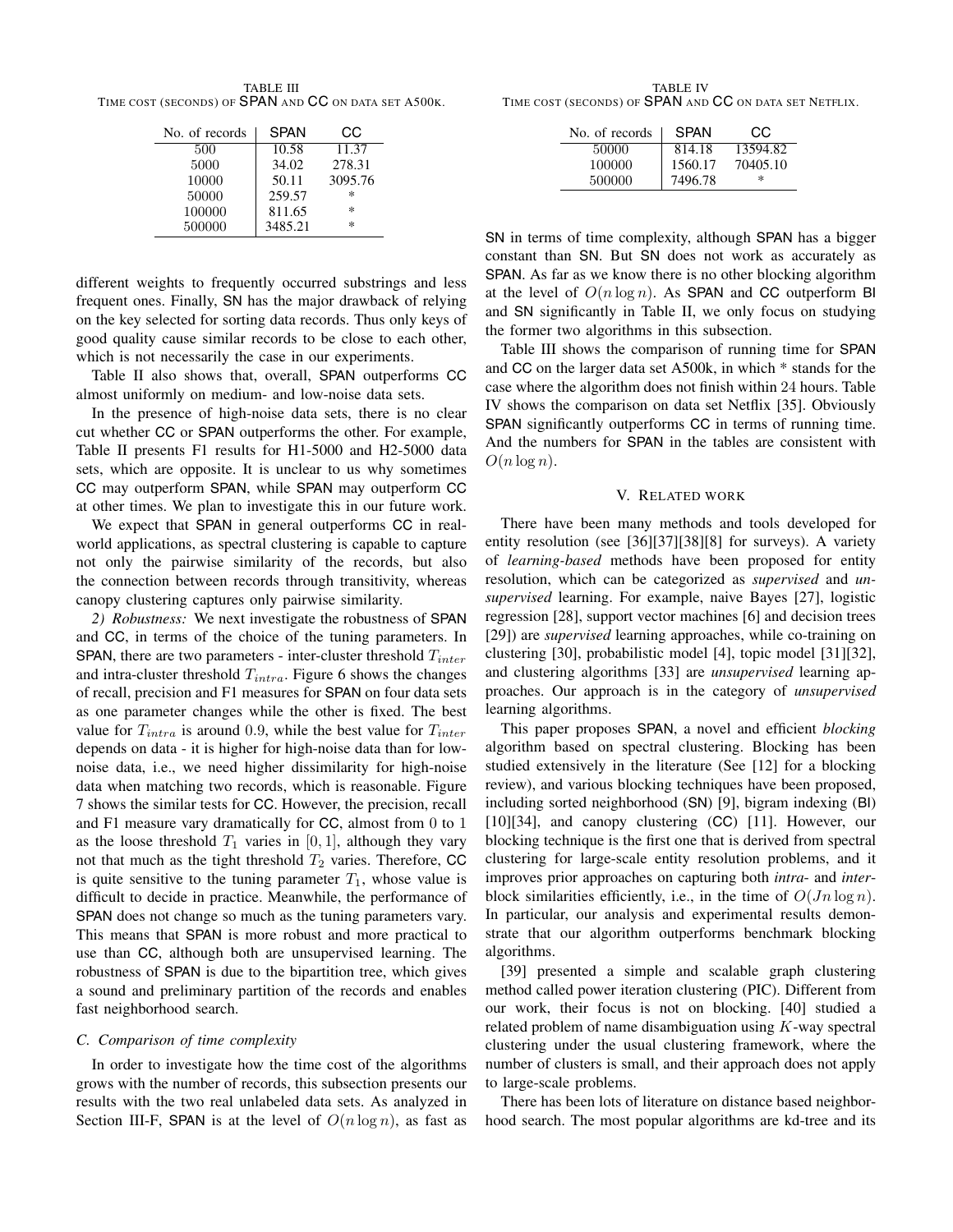variations [41], which only apply to low dimensional feature spaces. Studies in high dimensional neighborhood search [42] have mostly focused on generic problems and shown that it is impossible to achieve the complexity of  $O(n \log n)$ . SPAN provides a fast and approximate solution for neighborhood search in high dimensional data space. The key for SPAN to achieve fast computation is to take advantage of the sparse structure in the feature space that the average number of qgrams is only  $J$  though the total number of qgram can be as large as  $n$ .

Iterative blocking has been proposed in [43], which combines multiple single-attribute blocking results to reduce false negatives (i.e., improve recall). Our work is related to iterative blocking because each single-attribute blocking result can be generated by one of the aforementioned blocking methods, i.e., SN, BI, CC, or SPAN.

There have been various similarity measures available e.g., edit distance [44], token-based  $n$ -gram [45], and characterbased gram [46]. These can also been used for neighborhood search in the second step of SPAN.

Our work also differs from *rule-based* [2][47][9] approaches as those ones usually utilize semantics of the data, which can only be derived from expert knowledges. While our techniques can be applied in the absence of such knowledges, it is worth pointing out that ours can also be enhanced by such rules. This, however, is left as our future work.

As a fast clustering algorithm, our work should be compared with state-of-the-art methods that have the same assumptions as our solution. But some clustering algorithms in the literature listed above cannot be compared with our solution because they have different assumptions. Currently, we first apply this algorithm to the blocking of entity resolution problem because there was no accurate algorithm efficient enough for this problem, which has extensive applications in data mining and information retrieval.

# VI. CONCLUSIONS AND FUTURE WORK

In this paper, we propose a novel algorithm, namely *spectral neighborhood blocking*, which is an efficient and scalable blocking approach for entity resolution. Our algorithm is developed based on *spectral clustering* to hierarchically partition the data points into blocks until it meets the stopping criterion specified by the *Newman-Girvan* modularity. One of the key features in our algorithm is that it does not require the similarity matrix to be computed explicitly, which enables the scalability of the algorithm as the similarity matrix may be too expensive to compute when the number of data points becomes large. Our analysis and empirical results from real world data sets show that our algorithm is in the time complexity of  $O( Jn \log n)$ , which is faster than two of the existing blocking algorithms, i.e., bigram indexing and canopy clustering. On the other hand, our experimental results from synthetic data sets demonstrate that our algorithm outperforms three existing state-of-the-art blocking algorithms, i.e., sorted neighborhood, bigram indexing and canopy clustering, in terms of accuracy of blocks when the amount of errors in the data sets varies

from low to medium level. This strongly indicates that our algorithm is a very promising solution for entity resolution applications in practice.

We believe our work makes significantly new contributions in efficiency of clustering, namely, to greatly improve the efficiency while keeping the accuracy of spectral clustering. This makes our approach very useful and practical in many applications (including blocking of entity resolution as showed in this paper) where spectral clustering wasn't used.

There are still many open problems to be studied. First, we intend to conduct experiments of our algorithm on largescale real data sets with labeled data, which, unfortunately, are unavailable to us now. It should be able to shed light on how well our algorithm performs on real data sets. Second, we will investigate how to scale our algorithm in large clusters so that parallel computation can be enabled for our blocking algorithm. Finally, there are still interesting issues in our algorithm that need further investigation, e.g., finding a better metric for examining similarity of records in the spectral neighborhood than the one used in our current algorithm, and how to rank the candidate pairs or blocks similar to [4] but without training data. The investigation of such issues can improve our algorithm even further.

### ACKNOWLEDGMENT

We would like to thank Tin Kam Ho at Bell Labs for her valuable comments and suggestions on our work, and Ben Lowe at Bell Labs and Laurence Orazi at Alcatel-Lucent for their help with the data. We also thank Wenbo Zhao at UCSD for good discussion. This work is supported in part by NSF grants IIS-0414981 and CNS-0958501, and a summer research internship at Bell Labs.

This work was done while Ming Xiong was with Bell Labs, Alcatel-Lucent.

Aiyou Chen's current address is Google, Inc., 1600 Amphitheatre Pkwy, Mountain View, CA 94043.

#### **REFERENCES**

- [1] H. Pasula, B. Marthi, B. Milch, S. Russell, and I. Shpitser, "Identity uncertainty and citation matching," in *Advances in Neural Information Processing (NIPS)*, 2002. [Online]. Available: http://people.csail.mit.edu/milch/papers/nipsnewer.pdf
- [2] W. Fan, X. Jia, J. Li, and S. Ma, "Reasoning about record matching rules," in *The 35th International Conference on Very Large Data Bases (VLDB)*, 2009.
- [3] H. B. Newcombe, J. M. Kennedy, S. J. Axford, and A. P. James, "Automatic linkage of vital records," *Science*, vol. 130, no. 3381, pp. 954–959, 1959.
- [4] I. Fellegi and A. Sunter, "A theory for record linkage," *Journal of the American Statistical Society*, vol. 64, no. 328, pp. 1183–1210, 1969.
- [5] I. Bhattacharya and L. Getoor, "Iterative record linkage for cleaning and integration," in *ACM SIGMOD Workshop on Research Issues in Data Mining and Knowledge Discovery*, 2004.
- [6] M. Bilenko and R. J. Mooney, "Adaptive duplicate detection using learnable string similarity measures," in *SIGKDD*, 2003.
- [7] I. Bhattacharya and L. Getoor, "Deduplication and group detection using links," in *ACM SIGKDD Workshop on Link Analysis and Group Detection*, 2004.
- [8] A. K. Elmagarmid, P. G. Ipeirotis, and V. S. Verykios, "Duplicate record detection: A survey," *IEEE Transactions on Knowledge and Data Engineering*, vol. 19, no. 1, pp. 1–16, 2007.